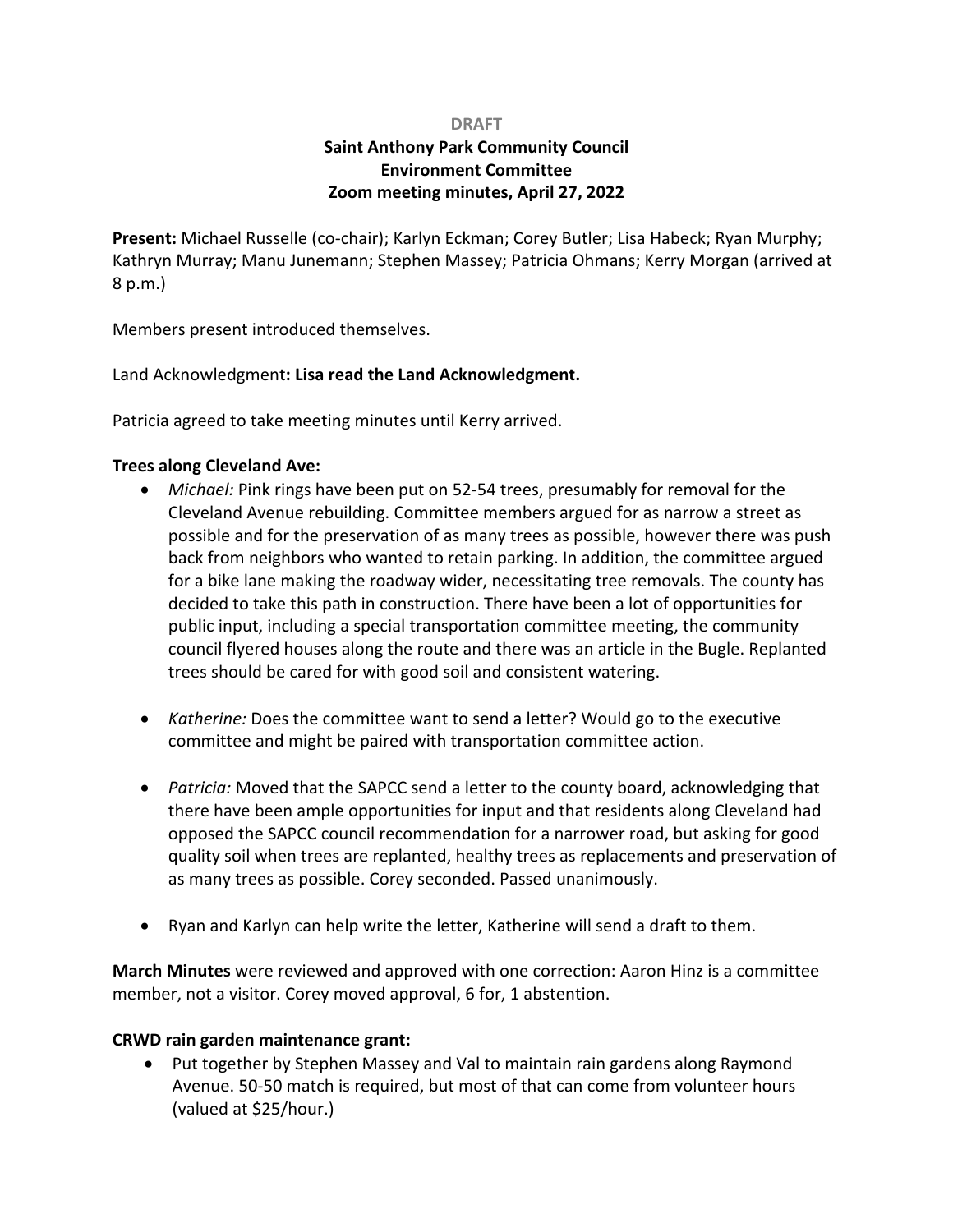- Michael urged members to keep track of hours that they expend on volunteer time in order to offset the match but also because it is useful to the SAPCC in general.
- Rennie and Michael will head up implementation of the rain garden maintenance grant. First step is to trim the red osier dogwood that are in one of the beds.

## **SAP Community fundraiser:**

- The SAP executive committee is asking for ideas of items or services that committees could donate to an auction that will be held this fall. Funds raised will support the council's operations.
- For example, Michael has an infrared camera that can be used to conduct home energy audits which he is going to donate. Food, musical events, consultations on landscaping.
- Manu would donate weeding hours.
- Michael suggested U Soil Lab might donate a few soil tests.
- Patricia suggested a guest membership to the Bell Museum. Participants are encouraged to think of ideas.

### **Rethinking I-94: Michael**

- Michael explained that this is an idea promoted by Streets MN to fill the chasm created by 1-94, replacing it with a two-lane boulevard, bicycle paths, park areas, economic and housing development from Hiawatha in Minneapolis to downtown St Paul. This has been done on a smaller scale in Rochester. Economic boon and has increased the air quality in areas where this has been done. Argument is that traffic evaporates when you take out the lanes for it.
- What is the cost of breaking up the aggregate? What is the energy cost of breaking up and moving all the fill? Don't know, but the energy cost might take 20-40 years to balance out.
- What environmental benefits would the committee be interested in seeing? For example, wetlands added in, burying of lead-contaminated soil. On the other side, what kinds of environmental concerns should be considered, like drainage, trying to restore old waterways, avoiding bringing in contaminated soil, encapsulating polluted segments with clay soil. How to control contamination from cadmium and chromium.
- Social impacts should be considered, such as the possibility of gentrification, which could be avoided through affordable housing requirements.
- Manu asked why not a less drastic approach, and Patricia echoed that question.
- If the Twin Cities Boulevard decreases traffic, where does it go? To freeways around the city; might take longer; people find other ways to go
- Stephen suggested that architecture could be used to fill in the freeway trench; provided quick drawing
- Suggestion that Our Streets come and give presentation about the plan; already done for Transportation Committee; there is more information on their website: twincitiesboulevard.org
- MnDOT planning process began 2018, concern is that they will not be open to imaginative ideas like the Twin Cities Boulevard; offer MnDOT feedback, so email them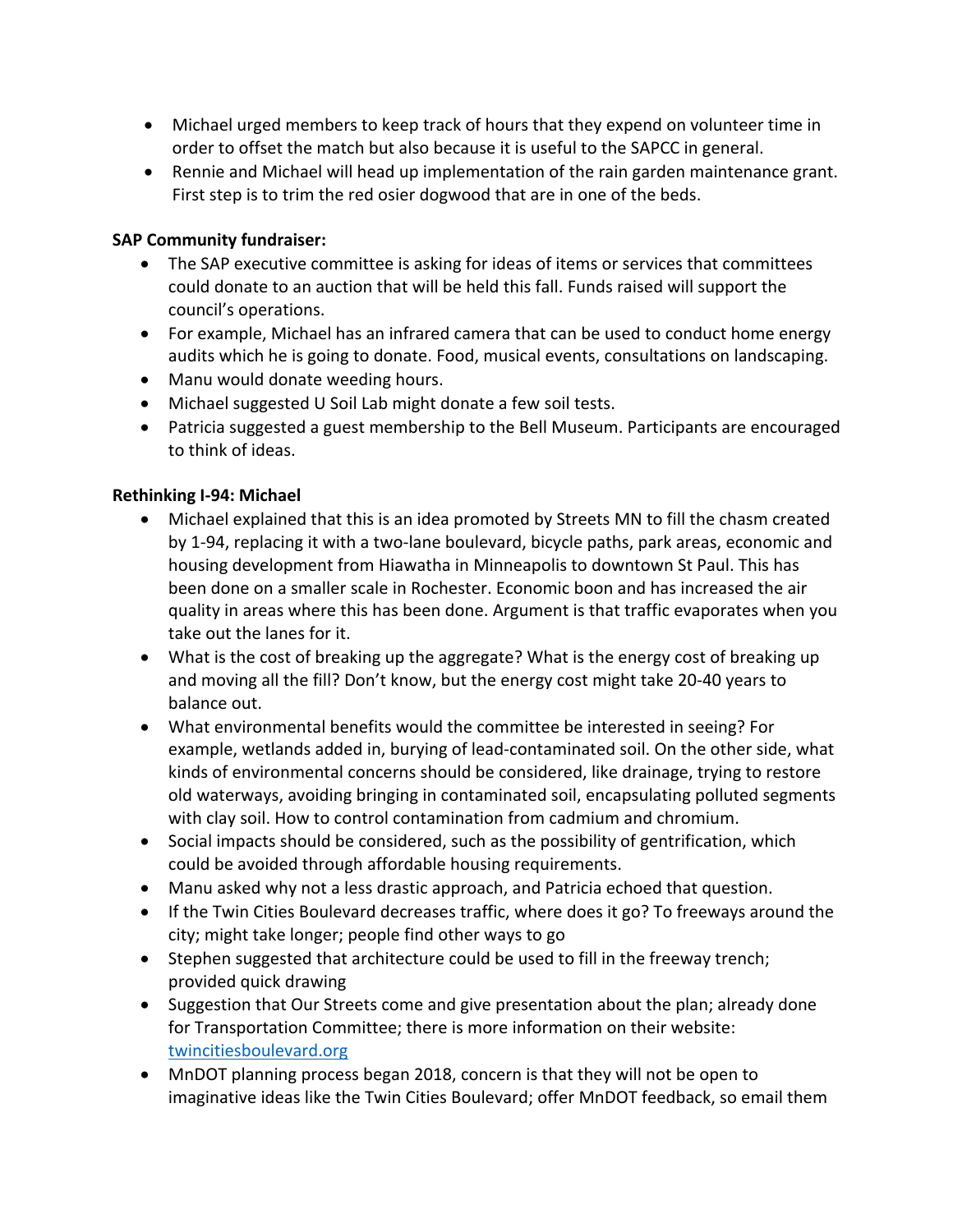## **Storm Drain Stenciling Project: Kerry**

- Kerry proposed hosting a storm drain stenciling project to increase community awareness of keeping contaminants out of drains and to encourage more people to adopt a drain through the Adopt-a-Drain program
- Kerry and Rennie would spearhead this as it was one of the 2022 Water, Air, and Soil objectives that they adopted
- Friends of the Mississippi River can facilitate the project or loan the materials for stenciling; Kerry has emailed them
- Saturday, June 11 has been proposed as a potential date for the activity as the SAPCC Transportation Committee is going to host an event associated with the new mural at Territorial and Carleton.
- Karlyn shared that Nancy Dilts and her daughter stenciled most of the drains in SAP some years ago, the MWMO might have been involved; should reach out to Nancy to find out how they organized it, might have been done with high school and junior high students
- Lisa Habeck, willing to help organize, participate if on a Saturday afternoon; along with Manu and her daughter!

# **Westgate Park update: Michael**

- Official park name on Emerald is Westgate Park
- Work has begun putting in storm water collection areas; large amount of soil
- Dedication will be in Sept. Oct. or Nov.; Bill Anderson is working on planning the party with the Equity Committee

# **Chimney Swift tower update: Karlyn**

- Bill Delanis and Aaron Hampton (sp?) are working on this
- Bill worked on design, he will be back May 12 and will complete them in 2 days
- Will install them in mid-May at Hampton Townhouses
- Concern about future removal as it needs a big concrete base, still unsure what to deal with that, who removes it or puts a new tower in?
- Chimney Swifts are not yet here in MN, they need bugs to eat!
- We need to write up a press release, take photos, grant includes pairs of binoculars to assist with observation of the swifts.

### **Progress on grant applications: Michael presented in Bill's absence**

- Good Neighbor fund application has gone in
- One to revegetate Raymond Bridge at Robbins, it was done with grant money 20 years ago (also did the north side, where park is)
- Robbins problem with drug dealing and speeding, hope to bring a sense that it is taken care of, not forgotten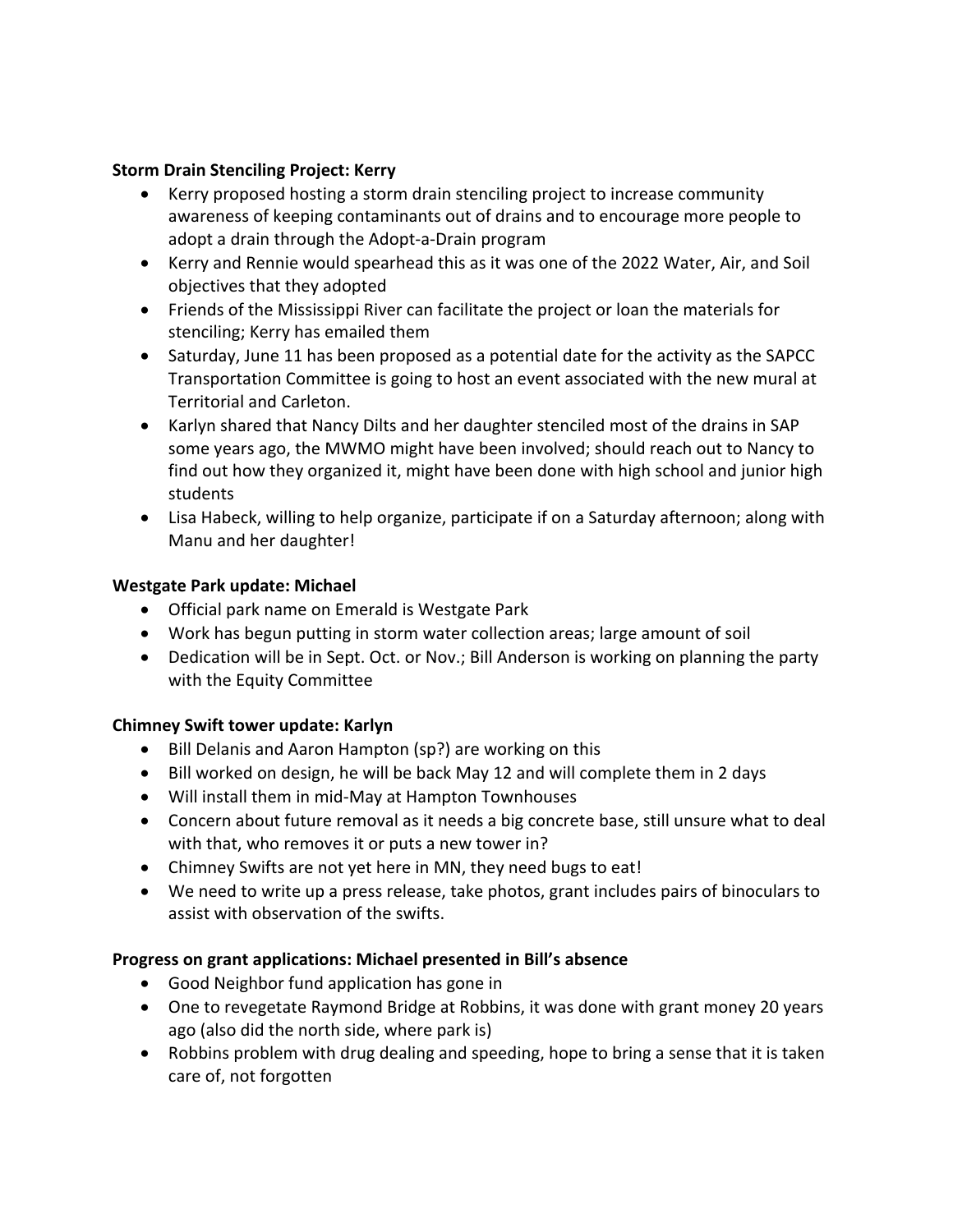• Working on ice cream social, each committee will have a table and display. What do we want to develop? Will happen in July or August

## **Update about stormwater control on unimproved alleys: Patricia**

- Unimproved alley along Buford, Patricia wants to see if they can fund it with help of CRWR
- Larger concern: What to do about unpaved alleys?
- Patricia contacted Matt Loth and Ian McRoberts who wanted to experiment with permeable pavers in their alleyways *(see Feb. 2022 minutes for more info)*
- Patricia wrote a letter to the councilmember, has not heard back from her or her staff
- *Michael:* Another unimproved alley off of Buford, toward Cleveland, between Hythe and Raymond, goes into a T that goes East/West, very steep, sediment flows out
- Is paving a good idea? You want absorption of storm water; put in permeable pavers that hold sentiment; needs good subbase, 3 ft.
- *Stephen:* He would do an infiltration system; no manhole at Patricia's street, tricky thing, anyone who touches the alley, watershed pays for  $\frac{1}{2}$ , but everyone else has to pay money or take on the assessment, hard to get everyone to spend good chunk on money, everyone has to be able to pay or someone has to take on the financial burden
- EC could do a "Green Alleys" initiative to make it larger than just neighbors, make it a Community Council thing; bring in examples of other cities; goal would be to have one alley a year
- Should we do something official? Would need someone to champion the project, pull together some graphics
- Next steps: Research how Chicago got it done; check out records of unimproved alleys; find out if other districts in St. Paul have been working on this topic

# **100 Trees Initiative: Ben provided feedback in special email**

- Bailey will give trees, spring planting
- Davey landscaping will plant them
- CEZ wants to capture rainwater from the roof of their new building on University (old Sunrise Bank), so moving the gravel beds there
- Signed onto the Port Authority letter
- Recruiting volunteers to water trees, last year's and this year's

# **Other business: Michael**

# **Potential for a tour at West Rock**

- Who wants to reach out to Mike Gunderson and invite members of the EC Committee?
- Manu will reach out to him, find out how many people are allowed at one time; what days/times will work
- People have complained about it in the past (Manu was one of the complainers)
- Mike G. helped with Kasota Ponds Clean-up
- Michael has gone before and found the tour useful